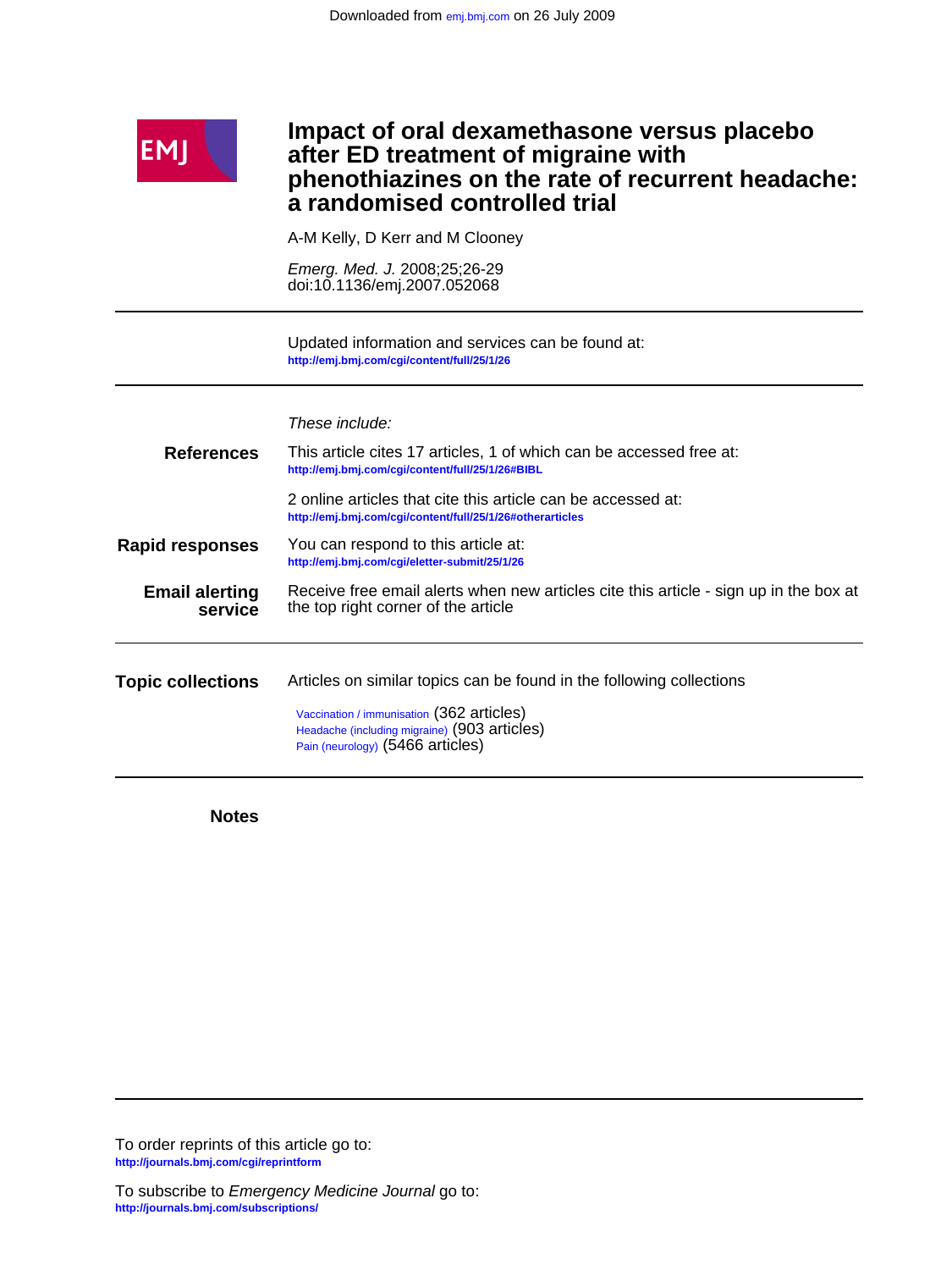# Impact of oral dexamethasone versus placebo after ED treatment of migraine with phenothiazines on the rate of recurrent headache: a randomised controlled trial

A-M Kelly,<sup>1</sup> D Kerr,<sup>1</sup> M Clooney<sup>2</sup>

#### ABSTRACT

<sup>1</sup> Joseph Epstein Centre for Emergency Medicine Research at Western Health and The University of Melbourne, Melbourne, Australia; <sup>2</sup> Joseph Epstein Centre for Emergency Medicine Research at Western Health, Melbourne, Australia

Correspondence to: Professor A-M Kelly, Department of Emergency Medicine, Western Hospital, Footscray, Melbourne 3011, Australia; anne-maree.kelly@ wh.org.au

Accepted 17 September 2007

**Objective:** Evidence suggests that the rate of recurrent headache after treatment of migraine in the emergency department (ED) is high. The mechanisms for this are unclear, but neurogenic inflammation may play a role. There is conflicting evidence about whether adjuvant dexamethasone reduces the rate of recurrent headache. The aim of this study was to compare the rate of recurrent headache in patients with migraine randomised to receive a single dose of oral dexamethasone or placebo at discharge after treatment in the ED with intravenous phenothiazine.

Methods: A double-blind, randomised, placebo-controlled trial was conducted in the ED of three community teaching hospitals. Adult patients with physician-diagnosed migraine were treated with intravenous phenothiazine and at discharge were randomised to receive either 8 mg oral dexamethasone or placebo as a single dose. Follow-up was by telephone at 48–72 h and the proportion of patients with recurrent headache overall and in the subgroup with headache duration  $<$  24 h was recorded.

Results: 63 patients (76% women) of median age 39 years were enrolled, 61 of whom (97%) completed follow-up. The pooled rate of recurrent headache was 33%. 32 were randomised to placebo and 31 to dexamethasone. The rate of recurrent headache in the dexamethasone and control groups was 27% (8/30) vs 39% (12/31) (relative risk (RR) 0.69, 95% CI 0.33 to 1.45,  $p = 0.47$ ). For 40 patients with headache lasting  $\langle 24 \rangle$ h the rate of recurrent headache in the dexamethasone and control groups was 15% (3/20) vs 45% (9/20), a reduction in absolute risk of 30% (RR 0.33, 95% CI 0.11 to 1.05,  $p = 0.08$ ).

**Conclusion:** A single oral dose of dexamethasone following phenothiazine treatment for migraine in the ED did not reduce the rate of recurrent headache. There is weak evidence for a possible benefit in the subgroup who present within  $<$ 24 h of symptom onset. A multicentre trial to confirm this finding is warranted.

Available data suggest that the rate of recurrent headache after treatment of migraine in the emergency department (ED) is high (up to  $87\%$ ).<sup>1-5</sup> Mechanisms for this are unclear, but one theory is that neurogenic inflammation plays a key role in this process.<sup>6–9</sup> Some small studies<sup>10–13</sup> have suggested that intravenous dexamethasone reduces the incidence of recurrent headache. This is supported by a small ED-based randomised controlled trial comparing intravenous adjuvant dexamethasone with

placebo after treatment of migraine in the ED. A marked reduction in the rate of recurrent headache was observed with intravenous dexamethasone  $(10\% \text{ vs } 58\%)$ <sup>14</sup> but subsequent reports, only available in abstract form, have failed to confirm this finding.<sup>15-17</sup> The main weakness of these studies is that, with one exception, they fail to control for initial ED treatment. As different treatments have been reported to have different rates of recurrent headache, $1-5$  this is a significant factor requiring further study.

The aim of this study was to compare the rate of recurrent headache in patients with migraine in the ED randomised to receive either a single dose of oral dexamethasone or placebo at discharge after treatment with intravenous phenothiazines. Secondary aims were to compare the rate of recurrent headache in the subgroup with migraine duration of  $<$ 24 h and the rate of adverse events between the groups.

### **METHODS** Study design and setting

A double-blind, randomised, placebo-controlled trial was conducted in the ED of three community teaching hospitals in Melbourne, Australia with an ED annual census of 75 000, 35 000 and 20 000, respectively. It was conducted between April 2005 and December 2006.

#### Selection of participants

Participants were a convenience sample of consenting adult patients (age  $>17$  years) with physician-diagnosed migraine. Exclusion criteria were pregnancy, allergy to study medication, findings inconsistent with migraine, patients requiring hospital admission for further investigation and treatment, active peptic ulcer disease, type 1 diabetes mellitus, patients taking corticosteroids for another condition within the preceding 7 days, active systemic fungal infection and previous enrolment in the study.

#### Data collection and processing

Data collected prospectively included age, sex, migraine history, duration of the present attack, headache severity at presentation and discharge using a 10-point verbal rating scale (0–10), treatment in the ED and whether the patient had a lumbar puncture as part of the examination. Patients were contacted by telephone 48–72 h after discharge and questioned by a researcher

26 Emerg Med J 2008;25:26–29. doi:10.1136/emj.2007.052068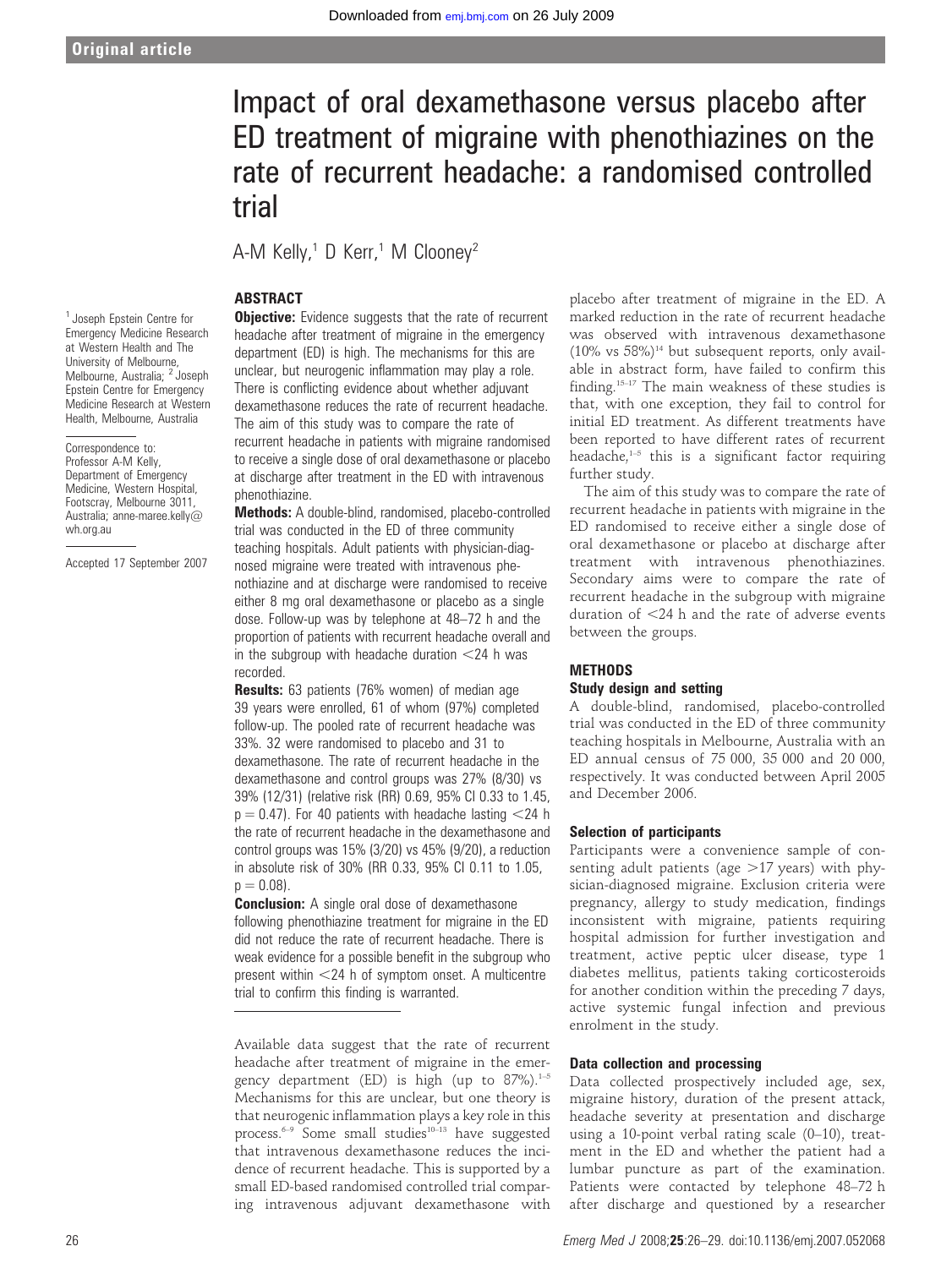

Figure 1 CONSORT diagram.

(blinded to the treatment given) using scripted questionnaires about recurrent headache, use of medications and contact with a healthcare provider.

Specific data on frequency of the headaches, medications taken before presentation at the ED or chronic medications were not collected.

#### Intervention

Patients received migraine abortive treatment with intravenous phenothiazines (chlorpromazine or prochlorperazine) according to established ED protocols (12.5–50 mg chlorpromazine administered intravenously together with 1–2 litres of normal saline solution or 12.5 mg intravenous prochlorperazine). Immediately before discharge the patients were randomised to receive either 8 mg oral dexamethasone or placebo as a single dose. Randomisation was performed independent of the investigators by a research pharmacist using random number allocation. The preparations were identical and numbered sequentially. The patient, clinician and research nurse undertaking follow-up were all blinded to the treatment given. The randomisation key was not available to researchers until the study and database had been closed.

#### Outcomes of interest

The primary outcomes of interest were the proportion of patients with recurrent headache at follow-up for the group overall and the subgroup with headache duration  $<$ 24 h. The latter was a post hoc analysis. Recurrent headache was defined as a return of headache for those who were discharged from ED pain-free or a worsening of headache  $(\geq 2$  points on a 10-point verbal rating scale) for those who were discharged with residual headache. Secondary outcomes were severity of any recurrent headache experienced, proportion of patients experiencing any adverse event and their type, analgesia use between discharge and follow-up and contact with a healthcare provider between discharge and follow-up.

#### Table 1 Characteristics of study sample

| <b>Characteristic</b>                                        | Dexamethasone group<br>$(N = 31)$ | Placebo group<br>$(N = 32)$ |
|--------------------------------------------------------------|-----------------------------------|-----------------------------|
| Median age (years)                                           | 39                                | 40.5                        |
| Female, n (%)                                                | 26 (84%)                          | 23 (72%)                    |
| Migraine history, $(\%)$ (N = 30, missing 24 (80%)<br>data)  |                                   | 26 (81%)                    |
| Aura, n $(\%)$ (N = 30, missing data)                        | 14 (47%)                          | 12 (38%)                    |
| Proportion presenting within 24 h<br>of symptom onset, n (%) | 20 (65%)                          | 21 (66%)                    |
| Pain score at presentation<br>(VRS $0-10$ , median)          | 9                                 | 9                           |
| Pain score at discharge<br>(VRS $0-10$ , median)             | 2                                 | 1.5                         |
| Treated with IV chlorpromazine,<br>n (%)                     | 30 (97%)                          | 31 (97%)                    |
| Lumbar puncture, n (%)                                       | 1(3%)                             | U                           |
| Proportion pain-free at ED<br>discharge, $n$ $%$             | 7 (23%)                           | 10 (31%)                    |
| Proportion with VRS $\leq 2$<br>at ED discharge, n (%)       | 23 (74%)                          | 26 (81%)                    |

VRS, verbal rating scale; ED, emergency room.

#### Data analysis

Intention to treat analysis was performed. Data were analysed by  $\chi^2$ /Fisher test, relative risk ratio and non-parametric techniques using STATA and Analyse-It for Excel. We calculated that a sample size of 66 was needed to detect a 50% reduction in recurrent headache rate (from 60% to 30%) with 80% power and a p value of  $<$  0.05; 60% was chosen as it approximated the average of reported recurrent headache rates. The study was powered for the group overall and not the  $<$ 24 h subgroup. The study was terminated just short of the desired sample size because of resource restraints and slow recruitment.

Ethical approval was obtained from the institutional ethics committee and individual informed written consent was obtained from all participants. The trial was registered with Clinical Trials.gov (ID number 00216736).

#### RESULTS

#### Characteristics of study subjects

Sixty-three patients (76% women) of median age 39 years (interquartile range 29–46) were enrolled, of whom 61 (97%) completed follow-up. Thirty-two patients were randomised to

#### Table 2 Characteristics of subgroup presenting within 24 h of symptom onset

| <b>Characteristic</b>                                  | Dexamethasone group<br>$(N = 20)$ | Placebo group<br>$(N = 21)$ |
|--------------------------------------------------------|-----------------------------------|-----------------------------|
| Median age (years)                                     | 38.5                              | 42                          |
| Female, n (%)                                          | 17 (85%)                          | 15 (71%)                    |
| Migraine history, (%)                                  | 19 (95%)                          | 17 (81%)                    |
| Aura, N (%)                                            | $8(40\%)$                         | 10 (48%)                    |
| Pain score at presentation<br>(VRS 0-10, median)       | 10                                | 9                           |
| Pain score at discharge<br>(VRS $0-10$ , median)       | 2.5                               | 1                           |
| Treated with IV chlorpromazine,<br>n (%)               | 20 (100%)                         | 21 (100%)                   |
| Lumbar puncture, n (%)                                 | 1(5%)                             | 0                           |
| Proportion pain-free at ED<br>discharge, n (%)         | 4 (20%)                           | 9(43%)                      |
| Proportion with VRS $\leq 2$ at<br>ED discharge, n (%) | 10 (50%)                          | 18 (86%)                    |

VRS, verbal rating scale; ED, emergency department.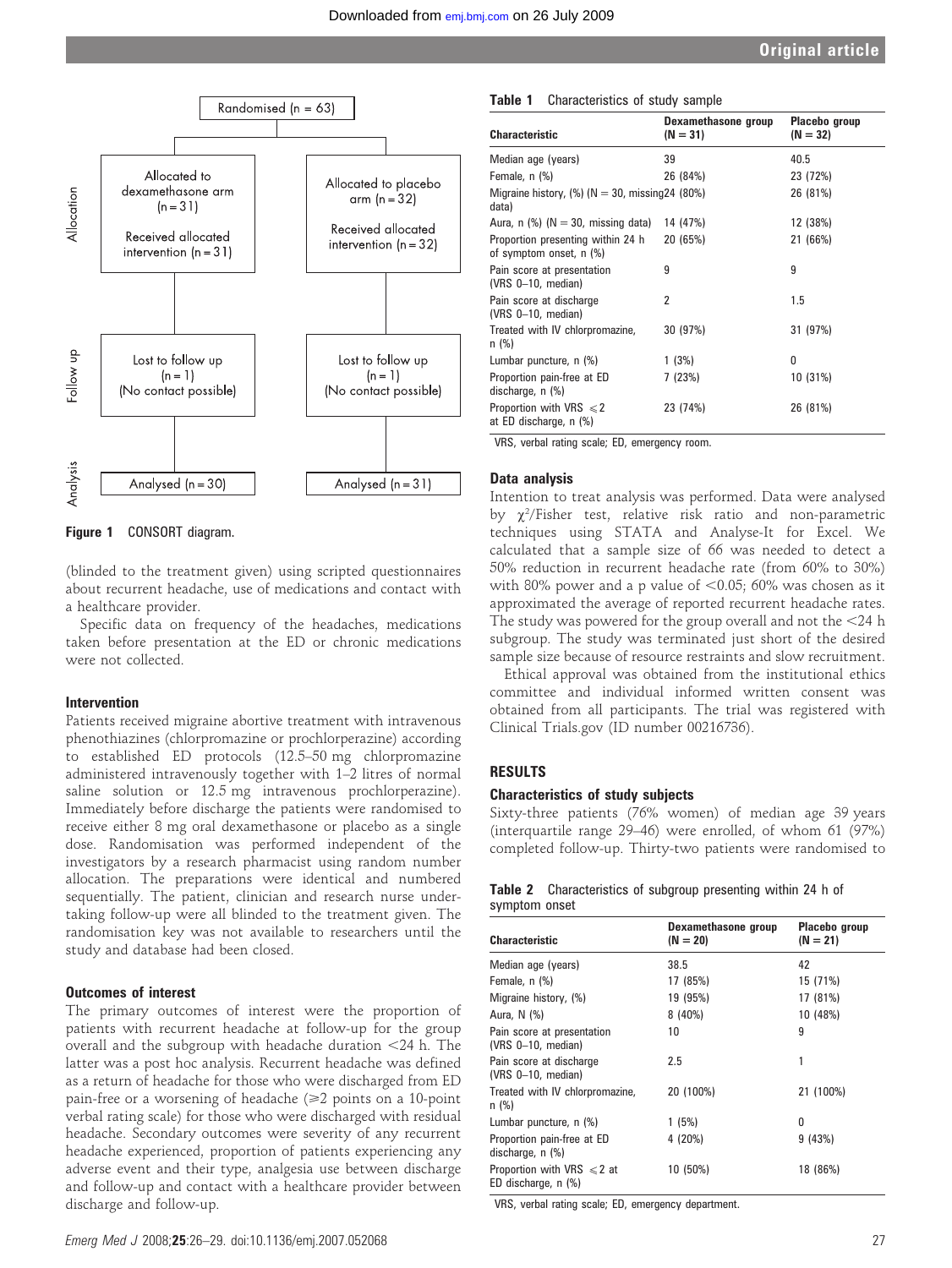#### Original article

#### Table 3 Outcomes for overall group

| <b>Characteristic</b>                       | Dexamethasone group<br>$(N = 31)$ | Placebo group<br>$(N = 32)$ | <b>Relative risk</b><br>(95% CI) |
|---------------------------------------------|-----------------------------------|-----------------------------|----------------------------------|
| Lost to follow-up                           |                                   |                             |                                  |
| Proportion pain-free at follow-up, n (%)    | 14 (47%)                          | 13 (42%)                    | $1.11$ (0.64 to 1.96)            |
| Proportion with recurrent headache, n (%)   | 8(27%)                            | 12 (39%)                    | $0.69$ (0.33 to 1.45)            |
| Proportion seeking medical attention, n (%) | 10 (33%)                          | 8(26%)                      | 1.29 (0.59 to 2.82)              |
| Proportion with analgesia use, n (%)        | 18 (60%)                          | 19 (61%)                    | $0.98$ (0.65 to 1.47)            |

the placebo arm and 31 to the dexamethasone arm (fig 1). The characteristics of the overall group are shown in table 1 and the characteristics of the group presenting within 24 h of symptom onset are shown in table 2. For the 97% of the sample treated with chlorpromazine, the median dose was 25 mg which did not vary between groups.

#### Main results

The outcomes are summarised in table 3. Overall, the recurrent headache rate was 33% (95% confidence interval (CI) 22% to 46%). The recurrent headache rate in the control group was 39% (12/31, 95% CI 22% to 57%) compared with 27% (8/30, 95% CI 13% to 46%) in the dexamethasone group (relative risk (RR) 0.69, 95% CI 0.33 to 1.45;  $p = 0.47$ ).

In the subgroup with headache duration  $\langle 24 \text{ h } (n = 40,$ table 4) the recurrent headache rate in the control group was 45% (9/20, 95% CI 24% to 68%) compared with 15% (3/20, 95% CI 4% to 39%) in the dexamethasone group, a 30% absolute risk reduction (RR 0.33, 95% CI 0.11 to 1.05; number needed to treat (NNT) 3.3, 95% CI 2 to 31;  $p = 0.08$ ).

No adverse effects were reported in the placebo group. In the dexamethasone group there was one report of facial flushing, one of nausea, two of new-onset transient tingling in the hands or feet, one of blurred vision, one of a hot sensation in the legs and one of diarrhoea.

#### **DISCUSSION**

Migraine is a complex and potentially disabling condition. While many patients are successfully treated in the community, a proportion present to the ED with persistent severe symptoms. Even after successful treatment in the ED, it is quite common for the headache to recur with rates as high as 87% being reported.<sup>1-5</sup> Neurogenic inflammation has been hypothesised as playing a role in this process, $6-9$  and small studies<sup>10-14</sup> have suggested that intravenous dexamethasone can reduce its occurrence. Subsequent ED studies (only available in abstract form) have failed to confirm this.15–17 There are two main issues with these studies. All but one failed to control for initial ED treatment which is important as it is known that different treatments have differing recurrent headache rates.<sup>1-5</sup> Additionally, although both showed a lower rate of recurrence headache in the dexamethasone arm, they were underpowered

to detect even a 50% reduction in recurrent headache rates based on the rates observed in their studies.

Our study failed to find a significant difference in recurrent headache rates between dexamethasone and placebo groups, although the point estimate of absolute risk reduction was 12%. This is not really surprising given what we now know from this study about the expected recurrent headache rate after ED treatment of migraine with phenothiazines. These data should inform the design of larger studies. For the subgroup with headache duration <24 h there was a reduction in the incidence of recurrent headache in the group who received dexamethasone (point estimate of absolute risk reduction 30%). This is a new finding and makes sense pathophysiologically as the mechanisms involved in generation of a recurrent headache have had less time to become established. If confirmed, this finding could change practice.

Our findings are similar to those of other studies with respect to overall results. The two other studies of intravenous dexamethasone after ED treatment reported a 10% absolute risk reduction of recurrent headache.15 16 These data were not available when we were designing our study and would certainly have altered the sample size. The numbers have been too small in all the studies to determine whether the severity of recurrent headache is affected by the use of dexamethasone.

The relatively high rate of adverse events in the dexamethasone group was unexpected, but all were minor and transient. It is unclear whether this would be a barrier to future use of dexamethasone in routine clinical care.

An important finding was that more than one-third of patients experience significant recurrent headache and about 60% take additional analgesia in the 2–3 days after ED treatment. This suggests that all patients treated in the ED for migraine should receive a pain management plan in order to minimise residual disability and discomfort.

This study has some limitations that should be considered when interpreting the results. It is a small study so may not be generalisable. A convenience sample was used as resources were not available to fund dedicated researchers. We relied on staff to identify and enrol suitable patients. This may have introduced selection bias. Based on the recurrent headache rate found, which was lower than expected, the study was not adequately powered to detect a 50% reduction in recurrent headache for the group overall. To confirm an absolute risk reduction of 10% for

Table 4 Outcome for subgroup presenting within 24 h of symptom onset

| Dexamethasone group<br>$(N = 20)$ | Placebo group<br>$(N = 21)$ | <b>Relative risk</b><br>$(95% \; \text{CI})$ |  |  |  |  |
|-----------------------------------|-----------------------------|----------------------------------------------|--|--|--|--|
|                                   |                             |                                              |  |  |  |  |
| 11 (55%)                          | 11 (55%)                    | 1.00 (0.57 to 1.75)                          |  |  |  |  |
| 3(15%)                            | 9(45%)                      | $0.33$ (0.11 to 1.05)                        |  |  |  |  |
| 5(25%)                            | $2(10\%)$                   | 2.50 (0.55 to 11.44)                         |  |  |  |  |
| 12 (60%)                          | 10 (50%)                    | 1.20 $(0.68 \text{ to } 2.11)$               |  |  |  |  |
|                                   |                             |                                              |  |  |  |  |